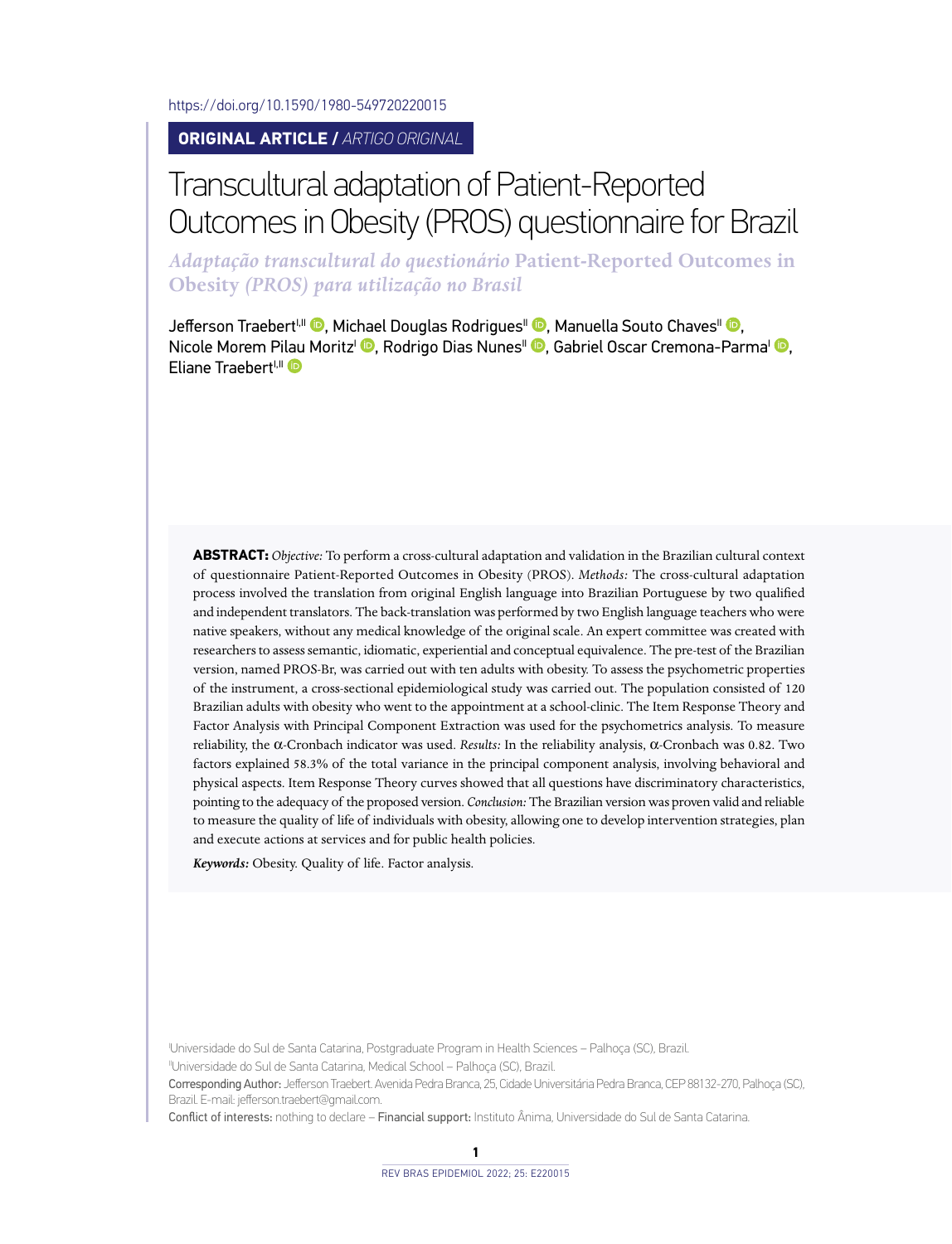**RESUMO:** *Objetivo:* Realizar a adaptação transcultural e a validação, no contexto cultural brasileiro, do instrumento de impacto da obesidade Patient-Reported Outcomes in Obesity (PROS). *Métodos:* O processo de adaptação transcultural contou com a tradução do idioma original, inglês, para o português, executada por dois tradutores qualificados e independentes. A retrotradução foi realizada por dois professores de inglês, nativos, sem qualquer conhecimento médico nem da escala original. Um comitê de especialistas foi composto de pesquisadores para avaliar as equivalências semântica, idiomática, experiencial e conceitual. O pré-teste da versão brasileira, denominada PROS-Br, foi realizado com dez indivíduos adultos com obesidade. Para a avaliação das propriedades psicométricas, foi realizado um estudo epidemiológico de delineamento transversal. A população foi composta de 120 indivíduos adultos com obesidade, brasileiros, presentes para consulta médica em ambulatório-escola. Para análises psicométricas, foram utilizadas a Teoria de Resposta ao Item e análise fatorial com extração de componentes principais. Para aferição da confiabilidade foi utilizado o indicador α-Cronbach. *Resultados:* Na análise de confiabilidade, o PROS-Br apresentou α-Cronbach de 0,82. Dois fatores explicaram 58,3% da variância total na análise de componentes principais, envolvendo aspectos comportamentais e físicos. As curvas da Teoria de Resposta ao Item mostraram que todas as perguntas apresentam características discriminatórias, apontando para a adequação da versão brasileira proposta. *Conclusão:* A versão brasileira mostrou-se válida e confiável para aferir a qualidade de vida de indivíduos com obesidade, possibilitando desenvolver estratégias de intervenção, planejamento e execução de ações nos serviços e na política pública de saúde.

*Palavras-chave:* Obesidade. Qualidade de vida. Análise fatorial.

# **INTRODUCTION**

Considered by the World Health Organization as a worldwide epidemic, obesity is defined as abnormal or excessive accumulation of adipose tissue<sup>1,2</sup>. This condition, malnutrition and climate change together are a Global Syndemic and share underlying social factors, besides contributing to the increase of chronic diseases worldwide<sup>3</sup>. Thus, Jaacks et al.<sup>4</sup> proposed a conceptual model of transition to the stages of obesity epidemic, with the aim of guiding researchers and policymakers in identifying the current stage and anticipating subpopulations that have the potential to develop it to facilitate the adoption of measures to mitigate it, taking into account local factors.

Obesity is an increasingly prevalent condition in developed and developing countries, including Brazil, where its prevalence declined among high-income women from 1989 to 1998, but continued to grow among low-income women and all income groups among men<sup>4,5</sup>. In the last four decades, the number of obese individuals aged between 5 and 19 years has increased ten times worldwide. In 2016, 13% of the adult population, equivalent to 650 million people, were obese, and it is estimated that, in 2022, this number will surpass that of malnourished people for the first time<sup>5</sup>. In Brazil, the prevalence of obesity increased by 67.8% between 2006 and 2018, reaching 19.8% of the Brazilian population6.

Changes in the Brazilian pattern of food consumption, favoring ultra-processed products, food that is rich in sodium, sugars and fats and poor in nutrients, along with the concomitant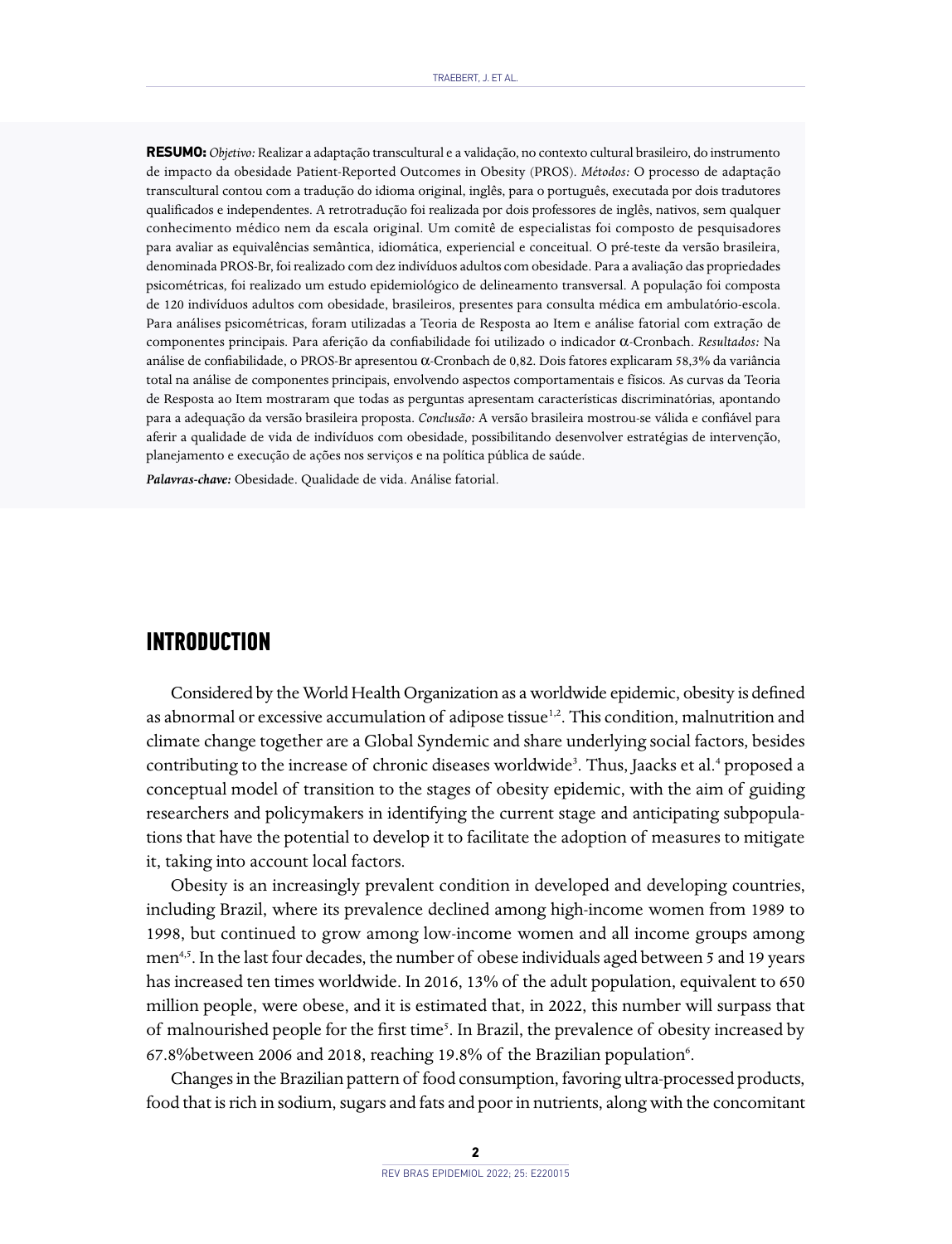decrease in physical activity and increased screen time, are factors that contribute to this situation in the country<sup>7</sup>. Also important to note that the increase in consumption of these products is related to the high production of greenhouse gases and climate change, which also worsen health in general<sup>3</sup>.

Excess weight impairs quality of life, as affected individuals are exposed to the high risk of developing cardiovascular disease, difficult-to-control hypertension, obstructive sleep apnea and hypopnea syndrome, degenerative joint disease, and type 2 diabetes mellitus<sup>8</sup>. In addition, people with obesity face social discrimination and stigmas that can also impact their psychological well-being and lead them to depression, eating disorders, body image distortion, and low self-esteem<sup>9,10</sup>.

Although obesity and some common mental disorders have similar symptoms, such as sedentary behavior, sleep disturbances, and poorly controlled food intake, they are often treated as separate illnesses. However, full attention to this association and monitoring of the mood, well-being and quality of life of individuals with obesity are recommended as preventive measure and early detection; not to mention the treatment for those at risk<sup>11</sup>, since psychological changes interfere with the treatment of obesity and can linger after weight loss<sup>12,13</sup>.

Improving quality of life should be a goal of the treatment of obesity and, for that, factors involved in the patients' perception of the disease and the impact it causes on their well-being must be acknowledged. Several health services are implementing a patient-reported outcome monitoring with a clinical feedback system (PRO/CFS) to record physical and mental symptoms and quality of life. This data system was designed to meet individual needs, guiding therapies and following the patient's evolution to mainly impact chronic and refractory diseases such as obesity. In addition, the service provider has an easy access to the information that they need to promote improvements in care $14,15$ . In this way, valid and specific questionnaires for the obese population contribute to the standardization of this system, whose objective is to increase the efficiency of treatments, care and, consequently, the quality of life<sup>14</sup>.

With this in mind, Aasprang et al.<sup>16</sup> developed the questionnaire Patient-Reported Outcomes in Obesity (PROS), a simple and comprehensive tool that can be used in clinical and scientific research. The instrument has eight items, and it was originally developed in Norwegian and English with the aim to find out to what extent an individual feels bothered by their weight or body shape in different categories such as common physical activities, body discomfort, social interaction, self-esteem and sex life based on a scale from 0 (not bothered) to 3 (considerably bothered). The total score is obtained by adding the value of each category and dividing the number obtained by eight. Higher total scores indicate greater discomfort<sup>16</sup>.

PROS is relevant because, unlike other questionnaires created exclusively for research use<sup>17</sup>, it does not require calculations, so it provides an objective way for the clinician to assess the impact of obesity on the patient's quality of life. Its good applicability makes it possible to improve the therapeutic approach to bring benefits to the quality of life of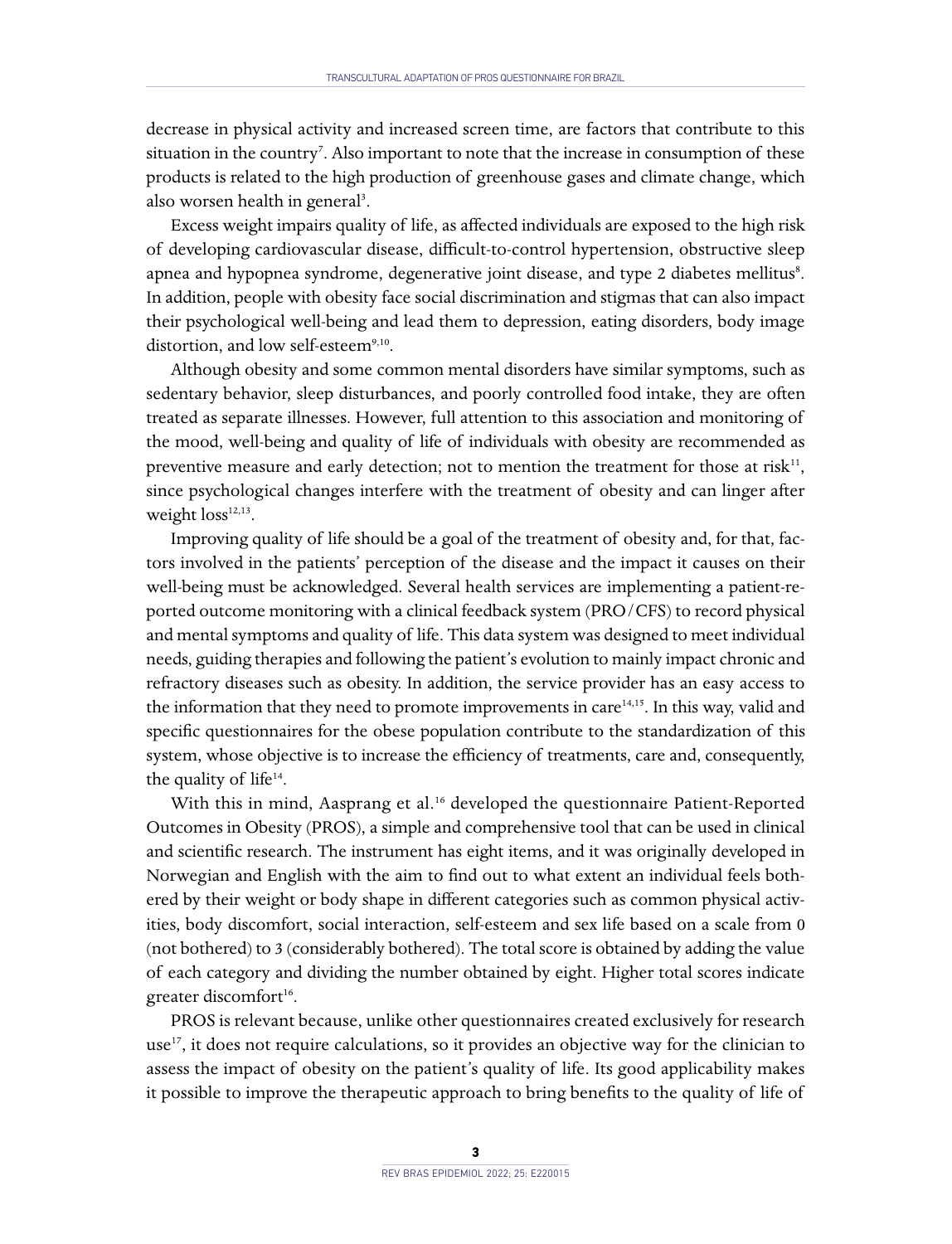individuals, that is, it is an instrument for data collection that can highlight the importance of adopting effective public policies for the prevention of obesity. It has, therefore, the potential to contribute to the reduction of the socioeconomic impact related to the disease, since many of its causes and consequences are preventable and reversible, psychological changes included<sup>3,15</sup>.

However, the tool was developed in Norway and is suited to that sociocultural scenario. In order for it to be used in Brazil, a cross-cultural adaptation to the Brazilian sociocultural characteristics must be performed. So, the objectives of this study were to cross-culturally adapt questionnaire PROS on the impact of obesity to the Brazilian cultural context and to assess the psychometric properties of the new proposed version.

## **METHODS**

The methodological course of this study had different steps. The first involved a cross-cultural adaptation of  $PROS<sup>16</sup>$  in its original English version. Then, an epidemiological study was made to assess the psychometric properties of the proposed Brazilian version.

### TRANSCULTURAL ADAPTATION

The cross-cultural adaptation of PROS for Brazil (PROS-Br) met the methodological criteria proposed by The Professional Society for Health Economics and Outcomes Research (ISPOR)18. It involved translation, back-translation, analysis by an expert committee, pretest, and proposal of the Brazilian version, named PROS-Br.

#### TRANSLATIONS AND SYNTHESIS

The translation was performed by two qualified independent translators, one being a Brazilian and the other being a native speaker of English language. Based on both translations, the researchers synthesized a Brazilian Portuguese version.

## BACK-TRANSLATION

The Portuguese synthesized version was back-translated into English by a third independent translator who was also a native speaker of English language with proficiency in Brazilian Portuguese.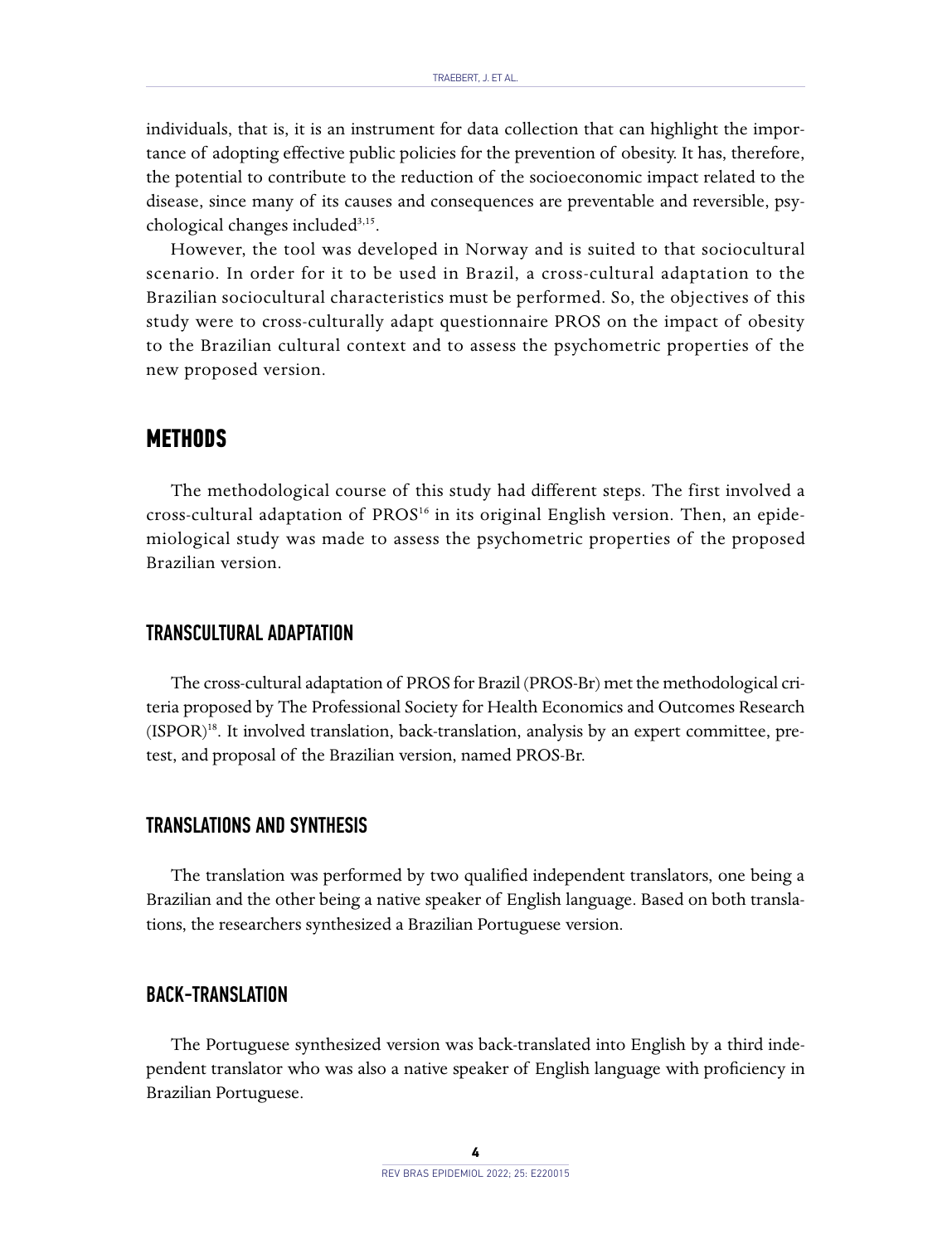## EXPERT COMMITTEE

An expert committee, composed of researchers and health professionals with experience in the area of obesity, analyzed translation and back-translation, as well as the linguistic equivalences, creating a pre-final version.

### PRE-FINAL VERSION TEST

The pre-final version was tested on ten adult individuals whose body mass index (BMI) was equal to or greater than 30 kg/ $m^2$  and who were being assisted at the Specialty Medical Outpatient Clinic of Universidade do Sul de Santa Catarina. Participants were asked to give their opinion on the understanding of questions and adequacy of the writing. The researchers evaluated possible difficulties in interpretation or understanding, any constraints caused by the questions, and inadequacies in the answers given. With no need for adjustments, the Brazilian version was proposed (PROS-Br).

#### OUTLINE OF EPIDEMIOLOGICAL STUDY

A cross-sectional study was developed to assess the psychometric properties of PROS-Br.

### DATA SAMPLING AND COLLECTION

The sample was formed by 120 obese individuals, which corresponds to the appropriate proportion according to the scale items<sup>19,20</sup>.

The sample selection method was consecutive, at the Adult Health outpatient clinic. Thus, selection was non-probabilistic among all patients who were eligible for the study. Inclusion criteria were: adult individuals aged 20 years and older, Brazilians, who could read and write in Brazilian Portuguese, with a BMI equal to or greater than 30 kg/m<sup>2</sup>, being assisted at the Specialty Medical Outpatient Clinic of Universidade do Sul de Santa Catarina. Besides application of PROS-Br questionnaire, data regarding age and educational level were collected.

#### DATA ANALYSIS

Data were entered into Microsoft Excel spreadsheets and exported into the Statistical Package for the Social Sciences (SPSS) for Windows (SPSS) 18.0, where they were analyzed. To measure the scale reliability, its stability was evaluated with the α-Cronbach indicator, calculated for the general analysis and for each question on the scale. Face validity was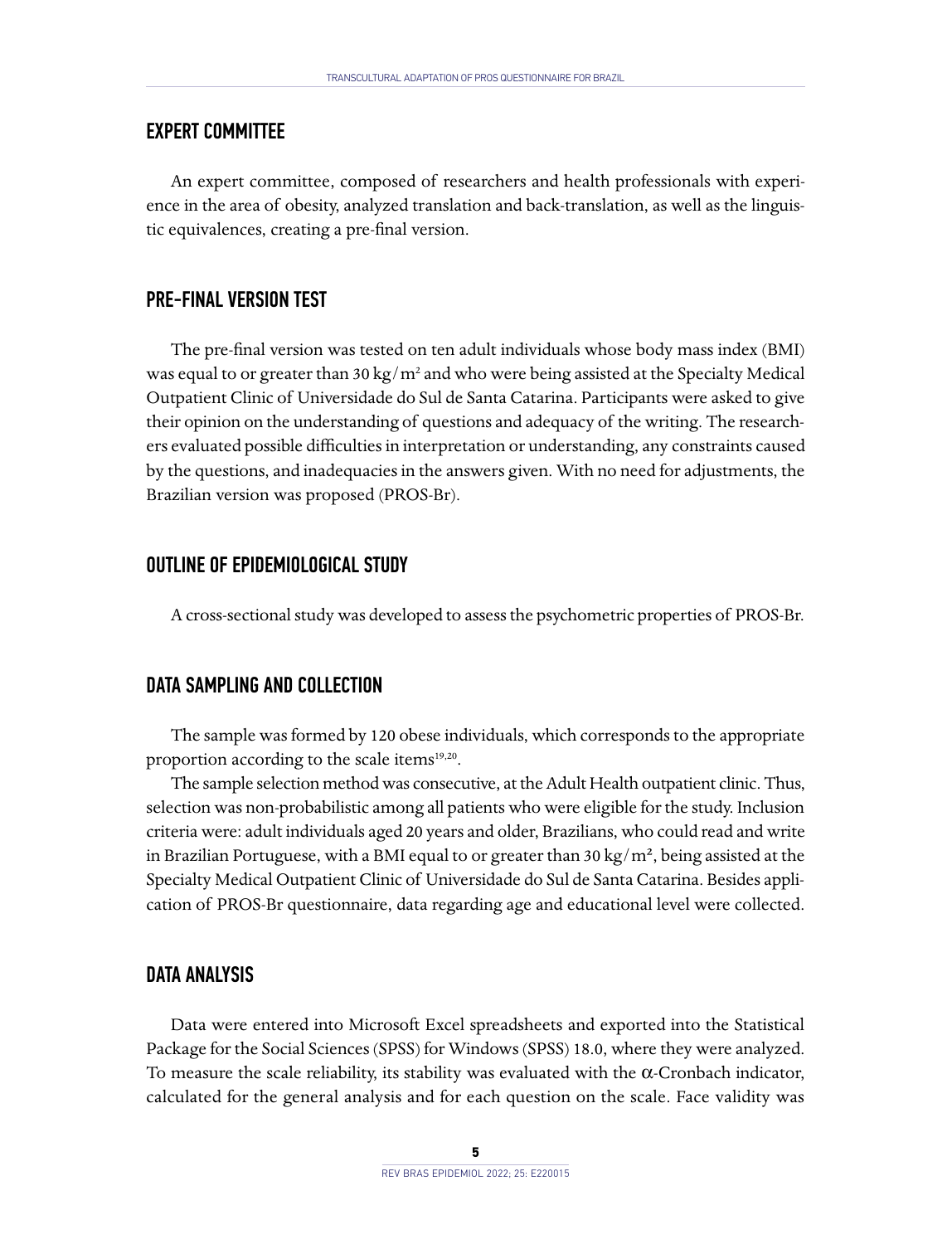assessed by the opinion of the experts involved in the study. For the test-retest, the instrument was applied for the second time to 25% of the sample (n=30) after one week for the analysis of stability using the Spearman's correlation coefficient. In addition, the correlation of differences between both applications and the averages of results were checked by the Bland-Altman plot.

To verify the construct validity, we performed an analysis of Item Response Theory (IRT)<sup>21</sup> and an exploratory factor analysis  $(EFA)^{22}$ . The IRT, based on the Rasch<sup>23</sup> model using the R programming language in JAMOVI 2.0 software ([https://www.jamovi.org/\)](https://www.jamovi.org/), allowed us to assess response probability, standard error, and test information graphs. These were also examined based on characteristics of discrimination and difficulty.

The EFA was performed after checking for the suitability of the data set obtained, using the linear correlation matrix, the Kaiser-Meyer-Olkin (KMO) and the Bartlett's sphericity test. The Kaiser criterion for eigenvalues greater than or close to one and the scree plot were used to define the number of factors extracted. To minimize the number of questions with high loads on each factor, these were extracted using the main components rotated by the Varimax method, and their commonalities were analyzed.

#### ETHICAL ISSUES

The project was submitted to and approved by the Ethics Committee of Universidade do Sul de Santa Catarina, under opinion no. 4132363. All participants signed an informed consent form after being invited to participate in the study.

# **RESULTS**

After the translation, back-translation and synthesis were carried out, the semantic, idiomatic, experiential and conceptual equivalences were discussed by the expert committee. Then, the pre-final version was formed and applied to ten patients with obesity, who gave feedback about not having difficulties in answering it. After this process, the researchers approved the proposed Brazilian version (PROS-Br), whose questions are presented in Table 1.

In total, 120 people answered to PROS-Br. The age of the participants ranged from 20 to 90 years, with mean of 54.3±16.0. Educational level ranged from 0 to 17 years of study, with mean of 8.5±4.8. Among participants, 99 (82.5%) were women and 21 (17.5%) were men.

The test-retest results included 30 respondents. The lowest Spearman correlation coefficient found was 0.56 in item 1, while the highest was 0.86 in item 4. For all items, correlations were statistically significant, with p<0.001. The Bland-Altman plot with dispersion of response means is shown in Figure 1. The overall α-Cronbach index was 0.82. The values of corrected item-total correlation and α-Cronbach were excluded if items did not significantly alter the overall index.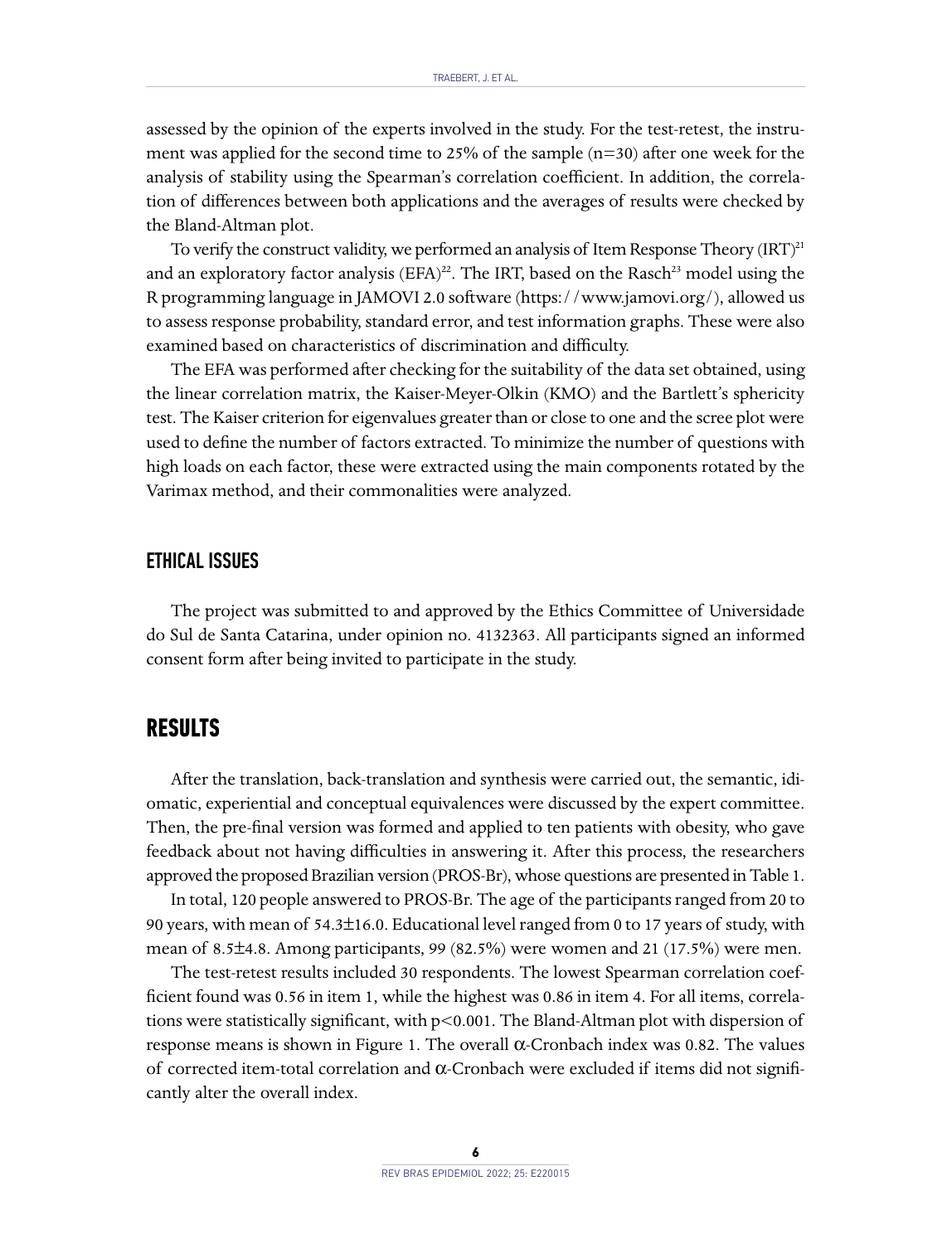As for IRT, the Pearson's reliability test of 0.71 ( $p=0.08$ ) and the level of correlation between items lower than 0.40 showed that data fit the Rasch model used in the analysis. The lowest degree of difficulty was related to item 2, followed by item 1. In turn, items 5 and 6 were found to be the most difficult ones to be answered.

The characteristic curves of items are shown in Figure 2. The ones referring to item 1 have a z-score of 2.5, which represents 99% of normal Gaussian probability of answering "strongly agree". The curves for the other items are shown right after, in the same figure.

The distribution of curves for possible answers to questions is shown in Figure 3. All questions have discriminatory characteristics.

For the EFA, a correlation matrix with eight items was put together, showing p<0.001 for most questions. The KMO measure of sampling adequacy was 0.84. Bartlett's sphericity test showed p<0.001. Such results allowed to proceed mathematically with the analysis of commonalities. This revealed that all items had variance above 0.30 with the defined factors. The extraction of the main components was based on factors corresponding to eigenvalues greater than 1 ( $\lambda \ge 1$ ) or very close to 1, which meant that none of the questions were deleted from the Brazilian version. Thus, the closely distributed factors explained 58.3% of the variance. The same behavior was observed in the escarpment graph (Figure 4).

| <b>Items</b>                                                                                                                                  | Factor loading |          |
|-----------------------------------------------------------------------------------------------------------------------------------------------|----------------|----------|
|                                                                                                                                               | Factor 1       | Factor 2 |
| 3. What is the level of discomfort caused by your weight or body<br>shape when it comes to discrimination or unkind treatment/attitude?       | 0.77           |          |
| 5. What is the level of discomfort caused by your weight or body<br>shape in your sex life?                                                   | 0.76           |          |
| 8. What is the level of discomfort caused by your weight or body<br>shape in your self-esteem?                                                | 0.70           |          |
| 4. What is the level of discomfort caused by your weight or body<br>shape in your sleep?                                                      | 0.59           |          |
| 6. What is the level of discomfort caused by your weight or body<br>shape in normal social relationships?                                     | 0.58           |          |
| 1. What is the level of discomfort caused by your weight or body shape<br>in common physical activities (walking, climbing stair and others)? |                | 0.82     |
| 2. What is the level of discomfort caused by your weight or body<br>shape when it comes to pain in different body parts?                      |                | 0.80     |
| 7. What is the level of discomfort caused by your weight or body<br>shape at work, in the school and in other daily life activities?          |                | 0.59     |

#### Table 1. PROS-Br rotating component matrix (n=121).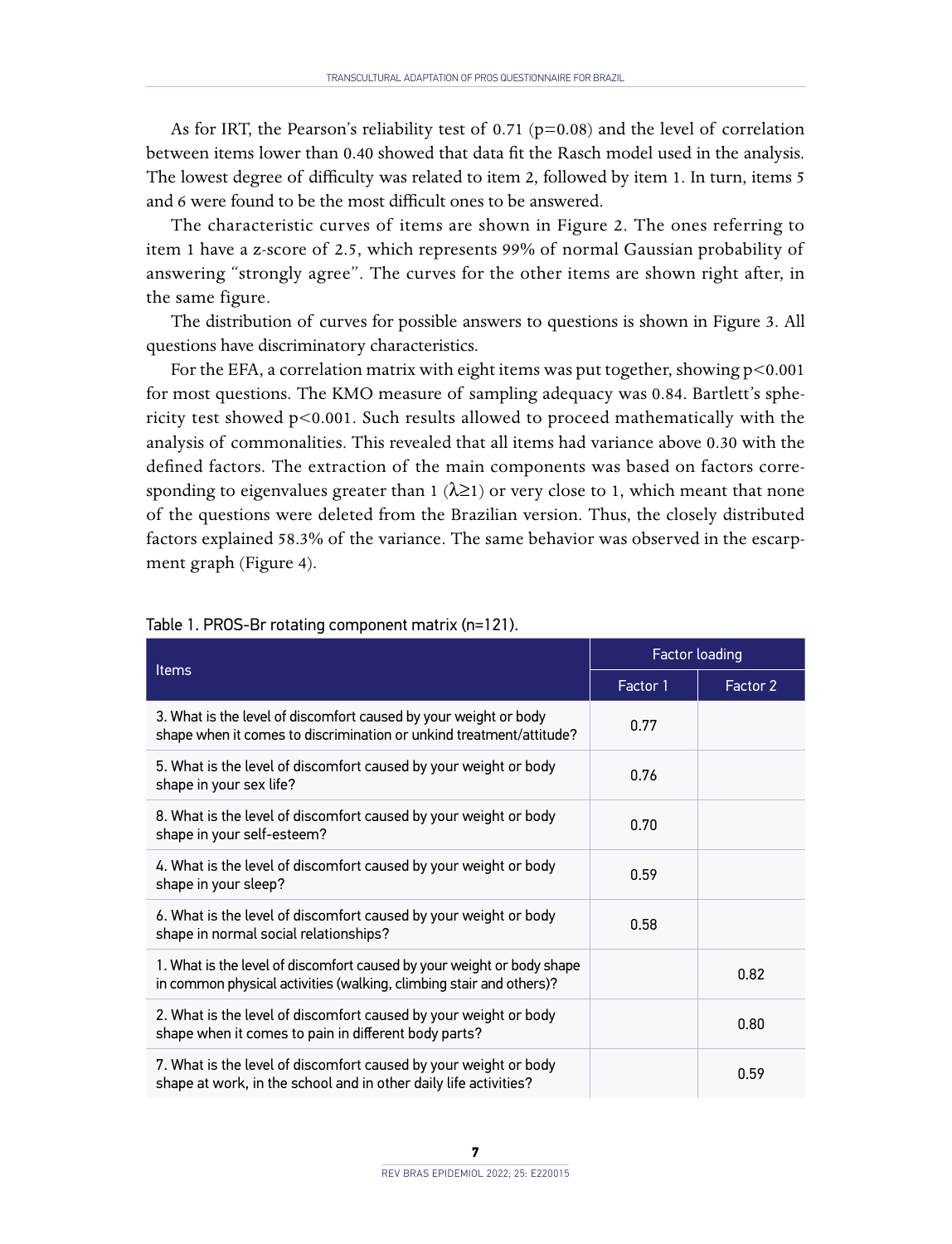

Figure 1. Correlation between differences and averages of results between applications. PROS-Br scale. Test-retest (n=30). Order of graphs: question 1 in upper left vertex following the line to question 8 in lower right vertex.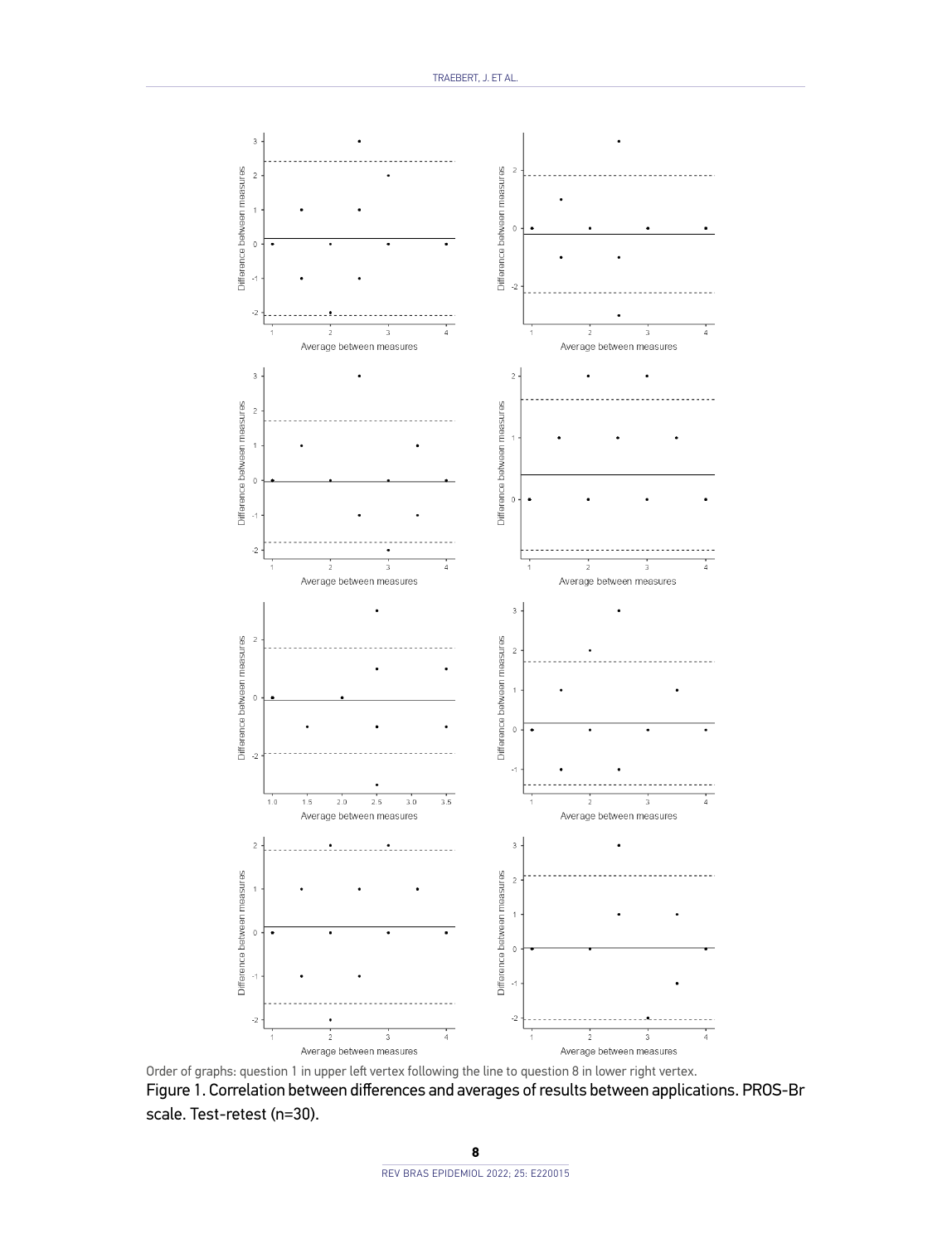$3.0$ 

Expected Scores Curve - Item P1

Expected Scores Curve - Item P2



Expected Scores Curve - Item P3



Expected Scores Curve - Item P5



Expected Scores Curve - Item P7

Expected Scores Curve - Item P8



Figure 2. Characteristic curves for each PROS-Br question (n=121).

2.5  $2.0$ Score 1.5  $1.0$  $0.5$  $0.0$  $_{3}$  $\mathbf 2$  $-3$  $-2$  $-1$  $\,0\,$  $\,$  1  $\,$ Ability

Expected Scores Curve - Item P4



Expected Scores Curve - Item P6





**9**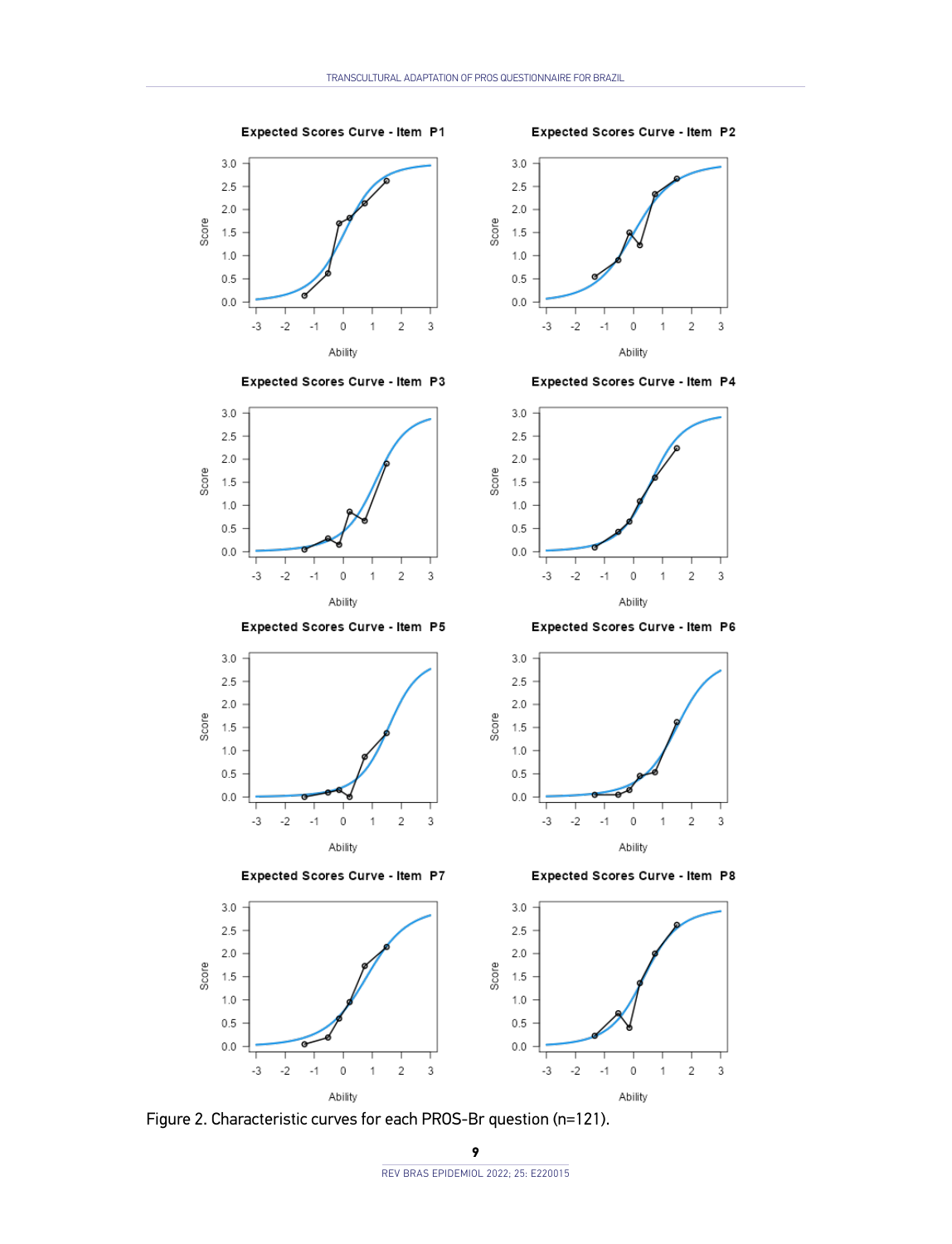

Figure 3. Distribution curves for possible answers to PROS-Br questions (n=121).

**10** REV BRAS EPIDEMIOL 2022; 25: E220015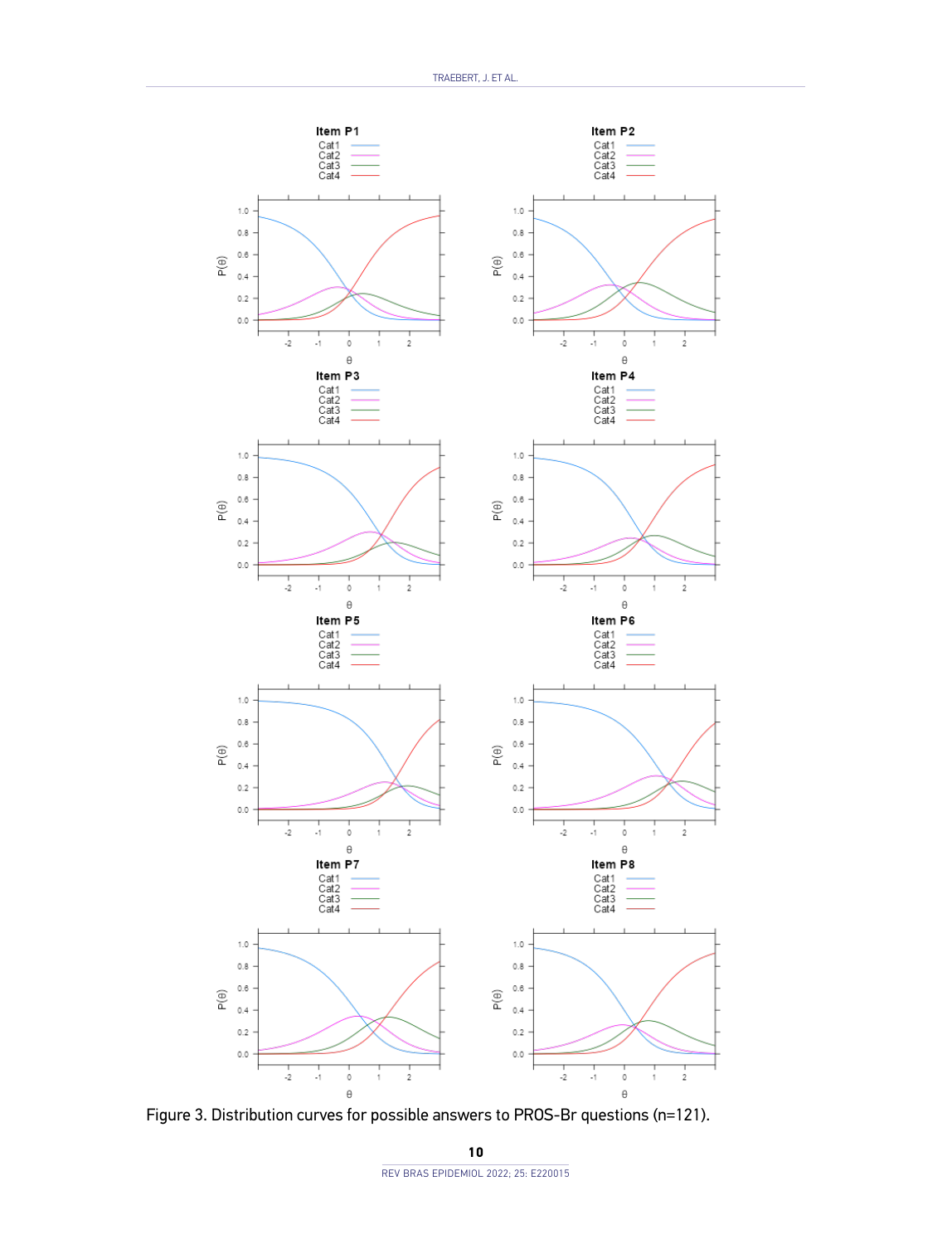

Figure 4. Values of latent factors. PROS-Br scale (n=121).

Factor rotation by the Varimax method minimized the number of variables with high loads in a factor and maximized the variation between the weights of each main component, shown in Table 1.

## **DISCUSSION**

This study sought to carry out the cross-cultural adaptation of PROS to Brazil, proposing the PROS-Br. For this purpose, an internationally accepted methodology<sup>18</sup> was used and the proposed version was applied to 120 patients, an adequate sample size<sup>19,20</sup>. The results showed that the new tool is valid and reliable for the Brazilian cultural context.

It is important to mention that PROS questionnaire, developed by a team of Norwegian researchers and validated in two versions (English and Norwegian), was proven reliable to assess the specific quality of life related to obesity in clinical practice and in research. In addition, it demonstrated a high degree of validity compared to the Impact of Weight on Quality of Life - Lite (IWQOL-Lite)<sup>17</sup>, considered the gold standard to assess quality of life among people with obesity<sup>16</sup>. The questionnaire was created with the involvement of 204 individuals with obesity, in response to the lack of tools that would allow physicians to obtain accurate information about the quality of life of individuals with this condition during the consultation, without the need for the calculations commonly required by similar questionnaires. The initiative aimed to provide obese patients and their physicians with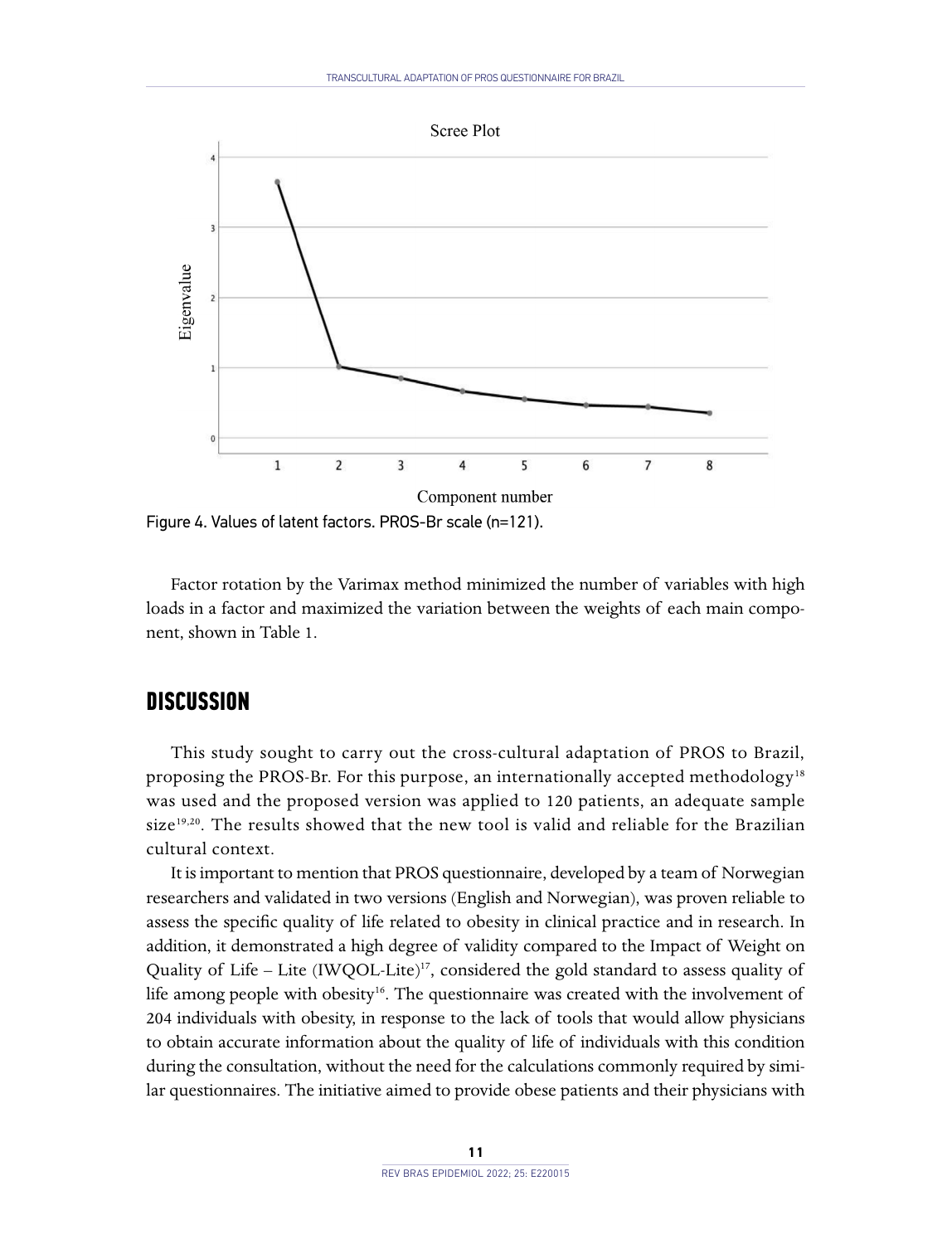a simple and objective way of accessing individual needs, in a way they could be addressed in the treatment plan $16$ .

Regarding the characteristics of the sample, in the development of the original questionnaire, patients from the bariatric surgery service were included in the preoperative period or after surgery within up to five years. In contrast, our study included obese patients treated for different reasons at the Adult Health outpatient clinic with focus on individual's integral health. A higher prevalence of females was identified in the evaluated population, which is in line with epidemiological data from the IBGE, which states that adult women with obesity are predominant in all age groups $24$ .

In the psychometric analysis of reliability, the PROS-Br presented an overall  $\alpha$ -Cronbach of 0.82, similar to the original scale, which was 0.9016. The α-Cronbach values if each PROS-Br question was excluded revealed that they all contribute to the homogeneity and stability of the indicator.

In the validity analysis, similarly to the original instrument, PROS-Br factors were very closely distributed and explained 58.3% of the variance, compared to 58.4% of the original in English<sup>16</sup>. The component matrix, after orthogonal rotation, aimed to extreme loads so that each variable was associated with only one factor, simplifying the interpretation. The evaluation of factor loadings showed that all PROS-Br items should be considered because they have good factor loadings. Two factors resulted from the orthogonal rotation. The first one grouped questions 3, 4, 5, 6 and 8, which pointed to a factor related to behavioral aspects. The second grouped questions 1, 2 and 7, which were related to physical aspects.

The IRT helped to understand the behavior of PROS-Br. For example, in question 1, at zero theta, respondents had the same probability of answering any categories, which gives the question a low level of information; or it could be interpreted as a very easy question to answer, with a very obvious answer. This also occurred with question 8. In question 6, the behavior of the curves pointed to a more complex issue, but with a good input of information—from a theoretical point of view, the greater the ability of respondents to understand, the greater the probability of responding to category 4. In turn, the shape of curves in question 7 would point to a question with greater discriminatory power, as they are more separated, with no specific point of respondent's ability to respond to any categories.

In general, the polygons are adjusted, which identifies the question as a contributor to the instrument's ability to measure. The item curves have discriminatory characteristics, thus contributing to the adequacy of the Brazilian version, with relevant information.

Although some studies use generic instruments to measure quality of life, such as the  $SF-36^{12}$ , to assess interventions in individuals with obesity, these are not designed to measure specific health conditions associated with obesity<sup>25</sup>. As a result, many questionnaires on this disease were developed and validated. The instrument presented by Kolotkin et al.<sup>17</sup>, IWQOL-Lite, is used in clinical trials<sup>25</sup>, but the number of items and their score make it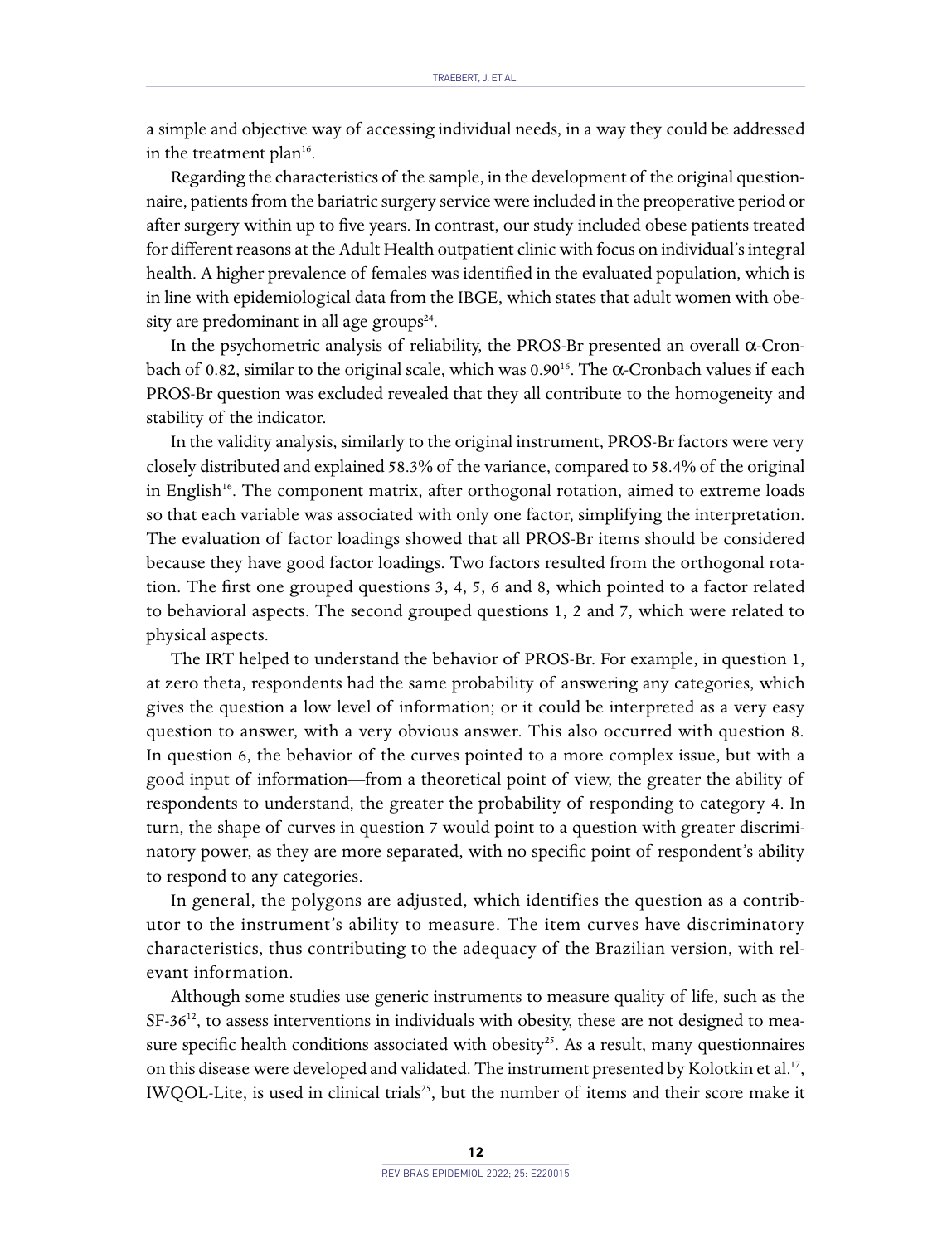difficult to use during a consultation. On the other hand, The Moorehead-Ardelt Quality of Life Questionnaire II<sup>26</sup> is succinct, but restricted to clinical practice.

In order to meet this need, the PROS<sup>16</sup> questionnaire was proposed as usable both in clinical practice and in research, having been inspired by the Obesity-Related Problem Scale<sup>27</sup>. The authors added questions related to physical activity, pain, sleep, discrimination and self-esteem, characteristics also related to the quality of life of these patients<sup>16</sup>. The same instrument was used in a recent study<sup>15</sup>, which applied a PRO/CFS with the proposal to introduce a structured assessment of quality of life related to physical and mental health in consultations before and after bariatric surgeries.

One of the main limitations of the present study is the non-probabilistic selection of the sample, which could introduce selection bias by not using a population-based sample. However, all eligibility criteria were strictly followed and effort was made to achieve representativeness of the population assisted at the service where patients were recruited. Another limitation was the non-application, for logistic reasons, of an instrument that contained an analogous construct, preventing the assessment of its external validity. Such limitations impose caution in the analysis of results presented and imply the need for further studies with such attributes.

The practicality and simplicity of PROS-Br can encourage health professionals to apply it, resulting in a better assessment of individuals with obesity. This tool also involves the patient in the process, and this allows recognizing and finding solutions for their own reality, impacting the chances of significant changes<sup>3</sup>. Another advantage is that the instrument can be applied at different times of the treatment, helping to perceive the results and provide positive reinforcement and contributions to the engagement to treatment and its success<sup>15</sup>.

Other studies similar to this one expand the options of health professionals to use different instruments that seek, quickly and easily, to measure subjective constructs that are more difficult to be evaluated in patients' history and by traditional anamnesis.

In addition, questionnaires such as PROS-Br have the potential to be part of future research that seeks to implement a new technological vision of clinical monitoring, such as the PRO/CFS, which make it possible not only to evaluate the effects on treatment but also to develop intervention strategies, action planning and execution for public health services and policies<sup>14</sup>.

Based on the results achieved, it is suggested that the Brazilian version was proven valid and reliable to assess the impact of obesity from the patient's perspective. Consequently, the availability of an instrument such as PROS-Br can facilitate the management of individuals with obesity, since the damage to mental health and quality of life must be considered in the treatment. It is also important to point out that obesity should not be seen as an alteration in which the individual is responsible for their condition, but rather consider the influence of the environment they belong to, since it helps to perpetuate and worsen their relationship with weight<sup>3.28</sup>. Therefore, tools for proper assessment are essential to achieve effective goals in the fight against obesity.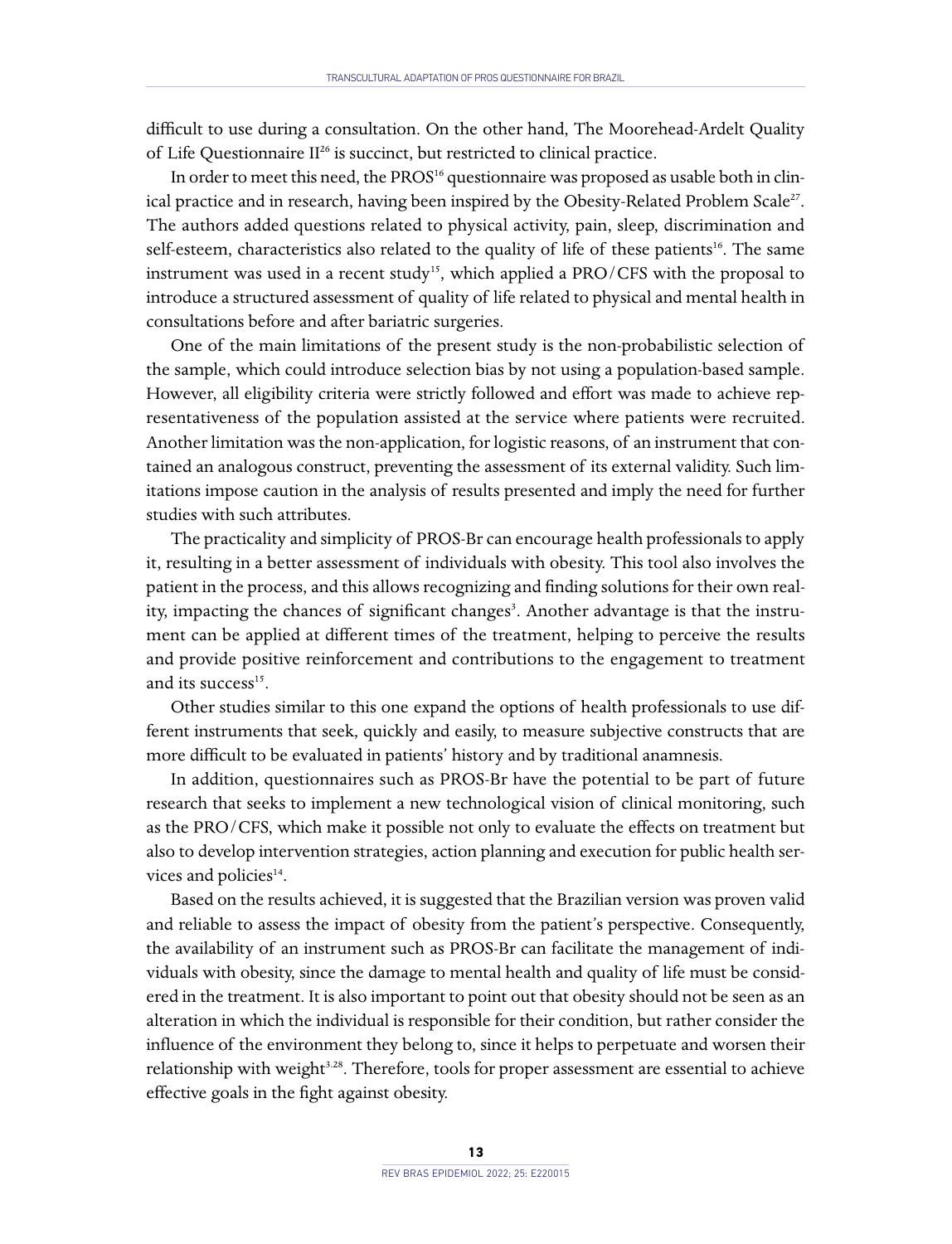# **REFERENCES**

- **1.** World Health Organization. Obesity [Internet]. 2022 [cited on Feb 20, 2022]. Available at: [https://www.](https://www.who.int/health-topics/obesity#tab=tab_1) [who.int/health-topics/obesity#tab=tab\\_1](https://www.who.int/health-topics/obesity#tab=tab_1)
- **2.** Goossens GH. The metabolic phenotype in obesity: fat mass, body fat distribution, and adipose tissue function. Obes Facts 2017; 10(3): 207-15. [https://doi.](https://doi.org/10.1159/000471488) [org/10.1159/000471488](https://doi.org/10.1159/000471488)
- **3.** Swinburn BA, Kraak VI, Allender S, Atkins VJ, Baker PI, Bogard JR, et al. The global syndemic of obesity, undernutrition, and climate change: the Lancet commission report. Lancet 2019; 393(10173): 791-846. [https://doi.org/10.1016/S0140-6736\(18\)32822-8](https://doi.org/10.1016/S0140-6736(18)32822-8)
- **4.** Jaacks LM, Vandevijvere S, Pan A, McGowan CJ, Wallace C, Imamura F, et al. The obesity transition: stages of the global epidemic. Lancet Diabetes Endocrinol 2019; 7(3): 231-40. [https://doi.org/10.1016/S2213-8587\(19\)30026-9](https://doi.org/10.1016/S2213-8587(19)30026-9)
- **5.** [NCD Risk Factor Collaboration \(NCD-RisC\).](https://www.ncbi.nlm.nih.gov/pubmed/?term=NCD Risk Factor Collaboration (NCD-RisC)%5BCorporate Author%5D) Worldwide trends in body-mass index, underweight, overweight, and obesity 1975 to 2016: a pooled analysis of 2416 population-based measurement studies in 128 9 million children, adolescents, and adults. Lancet 2017; 390(10113): 2627-42. [https://doi.org/10.1016/S0140-6736\(17\)32129-3](https://doi.org/10.1016/S0140-6736(17)32129-3)
- **6.** Brasil. Ministério da Saúde. Instituto Nacional de Câncer. Brasileiros atingem maior índice de obesidade nos últimos treze anos, de acordo com a pesquisa Vigitel [Internet]. 2019 [cited on Apr 20, 2022]. Available at: [https://www.](https://www.inca.gov.br/noticias/brasileiros-atingem-maior-indice-de-obesidade-dos-ultimos-treze-anos-de-acordo-com-pesquisa) [inca.gov.br/noticias/brasileiros-atingem-maior-indice-de](https://www.inca.gov.br/noticias/brasileiros-atingem-maior-indice-de-obesidade-dos-ultimos-treze-anos-de-acordo-com-pesquisa)[obesidade-dos-ultimos-treze-anos-de-acordo-com-pesquisa](https://www.inca.gov.br/noticias/brasileiros-atingem-maior-indice-de-obesidade-dos-ultimos-treze-anos-de-acordo-com-pesquisa)
- **7.** Popkin BM, Adair LS, Ng SW. Global nutrition transition and the pandemic of obesity in developing countries. Nutr Rev 2012; 70(1): 3-21. [https://doi.](https://doi.org/10.1111/j.1753-4887.2011.00456.x) [org/10.1111/j.1753-4887.2011.00456.x](https://doi.org/10.1111/j.1753-4887.2011.00456.x)
- **8.** Brasil. Ministério da Saúde. Universidade Federal do Rio Grande do Sul. Protocolos de encaminhamento da atenção básica para atenção especializada. Brasília: Ministério da Saúde, 2015. [Internet]. [cited on Apr 20, 2022]. Available at: [https://bvsms.saude.gov.br/bvs/](https://bvsms.saude.gov.br/bvs/publicacoes/protocolos_atencao_basica_atencao_especializada_endocrinologia.pdf) [publicacoes/protocolos\\_atencao\\_basica\\_atencao\\_](https://bvsms.saude.gov.br/bvs/publicacoes/protocolos_atencao_basica_atencao_especializada_endocrinologia.pdf) [especializada\\_endocrinologia.pdf](https://bvsms.saude.gov.br/bvs/publicacoes/protocolos_atencao_basica_atencao_especializada_endocrinologia.pdf)
- **9.** Taylor VH, Forhan M, Vigod SN, McIntyre RS, Morrison KM. The impact of obesity on quality of life. Best Pract Res Clin Endocrinol Metab 2013; 27(2): 139-46.<https://doi.org/10.1016/j.beem.2013.04.004>
- **10.** National Obesity Observatory. Obesity and mental health. New York: NHS; 2011.
- **11.** Luppino FS, Wit LM, Bouvy PF, Stijnen T, Cuijpers P, Penninx BWJH, et al. Overweight, obesity, and depression: a systematic review and meta-analysis of longitudinal studies. Arch Gen Psychiatry 2010; 67(3): 220-9.<https://doi.org/10.1001/archgenpsychiatry.2010.2>
- **12.** Payne ME, Porter Starr KN, Orenduff M, Mulder HS, McDonald SR, Spira AP, et al. Quality of life and mental health in older adults with obesity and frailty: associations with a weight loss intervention. J Nutr Health Aging 2018; 22(10): 1259-65.<https://doi.org/10.1007/s12603-018-1127-0>
- **13.** Mazer LM, Azagury DE, Morton JM. [Quality of life](https://pubmed.ncbi.nlm.nih.gov/28527103/)  [after bariatric surgery.](https://pubmed.ncbi.nlm.nih.gov/28527103/) Curr Obes Rep 2017; 6(2): 204- 10.<https://doi.org/10.1007/s13679-017-0266-7>
- **14.** Hegland PA, Aasprang A, Hjelle Øygard S, Nordberg S, Kolotkin R, Moltu C, et al. A review of systematic reviews on the effects of patient-reported outcome monitoring with clinical feedback systems on health-related quality of life-implications for a novel technology in obesity treatment. Clin Obes 2018; 8(6): 452-64. <https://doi.org/10.1111/cob.12277>
- **15.** Hegland PA, Aasprang A, Kolotkin RL, Moltu C, Tell GS, Andersen JR. A novel patient-reported outcome monitoring with clinical feedback system in bariatric surgery care: study protocol, design and plan for evaluation. BMJ Open 2020;10(6): e037685. [http://](http://doi.org/10.1136/bmjopen-2020-037685) [doi.org/10.1136/bmjopen-2020-037685](http://doi.org/10.1136/bmjopen-2020-037685)
- **16.** Aasprang A, Våge V, Flølo TN, Hegland PA, Kolotkin R, Natvig GK, et al. Patient-reported quality of life with obesity – development of a new measurement scale. Tidsskr Nor Legeforen 2019; 139(11). [https://](https://doi.org/10.4045/tidsskr.18.0493) [doi.org/10.4045/tidsskr.18.0493](https://doi.org/10.4045/tidsskr.18.0493)
- **17.** Kolotkin RL, Crosby RD, Kosloski KD, Williams GR. Development of a brief measure to assess quality of life in obesity. Obes Res 2001; 9(2): 102-11. [https://](https://doi.org/10.1038/oby.2001.13) [doi.org/10.1038/oby.2001.13](https://doi.org/10.1038/oby.2001.13)
- **18.** Wild D, Grove A, Martin M, Eremenco S, McElroy S, Verjee-Lorenz A, et al. Principles of good practice for the translation and cultural adaptation process for patient-reported outcomes (PRO) measures: report of the ISPOR task force for translation and cultural adaptation. Value Health 2005; 8(2): 94-104. [https://](https://doi.org/10.1111/j.1524-4733.2005.04054.x) [doi.org/10.1111/j.1524-4733.2005.04054.x](https://doi.org/10.1111/j.1524-4733.2005.04054.x)
- **19.** Anthoine E, Moret L, Regnault A, Sébille V, Hardouin JB. Sample size used to validate a scale: a review of publications on newly-developed patient reported outcomes measures. Health Qual Life Outcomes 2014; 12: 176.<https://doi.org/10.1186/s12955-014-0176-2>
- **20.** Laros JA. O uso da análise fatorial: algumas diretrizes para pesquisadores. In: Pasquali L, ed. Análise fatorial para pesquisadores. Brasília: LabPAM; 2012. p. 163-93.
- **21.** Alexandre JWC, Andrade DF, Vasconcelos AP, Araújo AMS. Uma proposta de análise de um construto para medição dos fatores críticos da gestão pela qualidade por intermédio da teoria da resposta ao item. Gest Prod 2002; 9(2): 129- 41.<https://doi.org/10.1590/S0104-530X2002000200003>